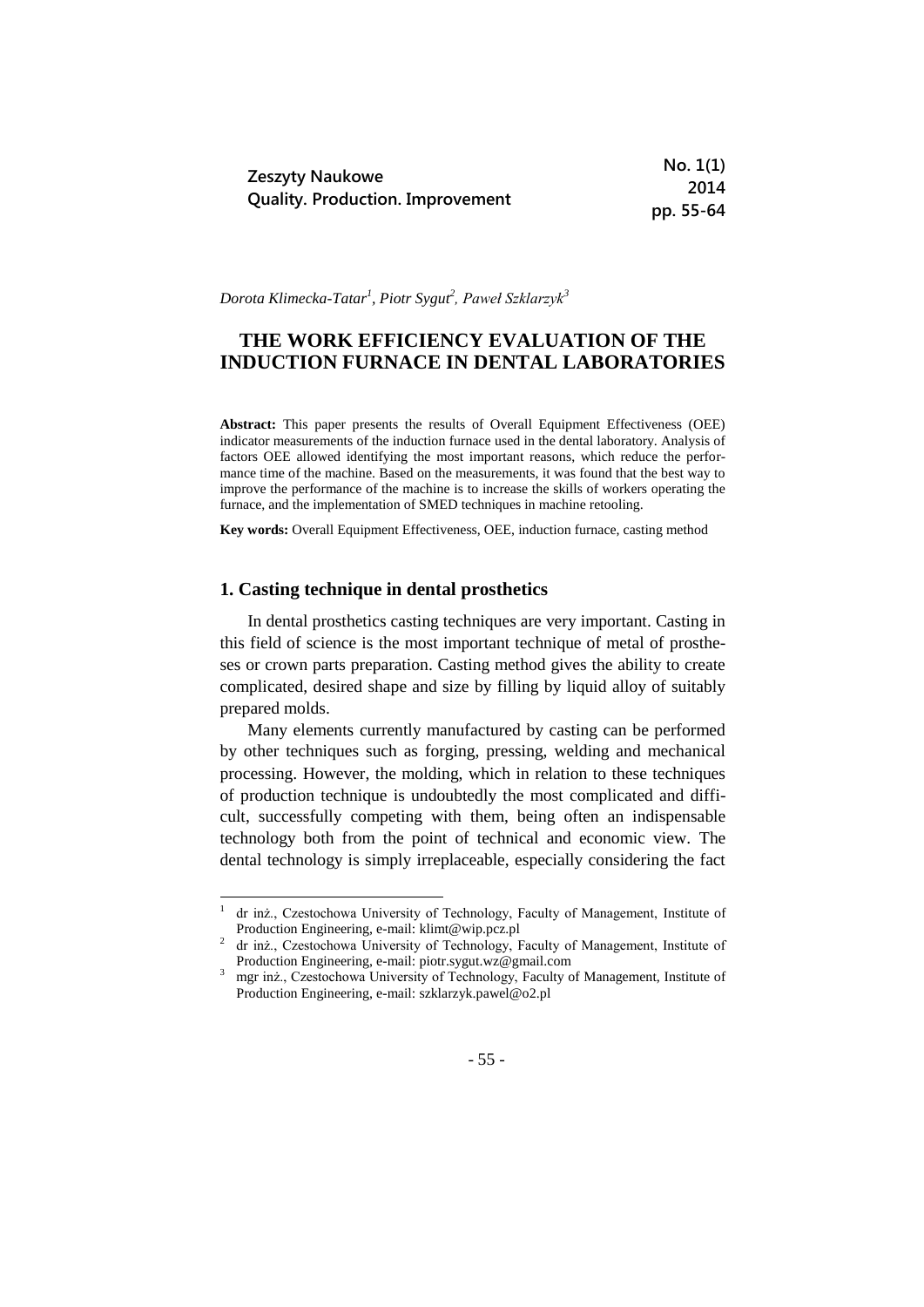| <b>Zeszyty Naukowe</b><br><b>Quality. Production. Improvement</b> | No. 1(1)  |
|-------------------------------------------------------------------|-----------|
|                                                                   | 2014      |
|                                                                   | pp. 55-64 |

that the crown embossed been almost completely withdrawn from the market. One technique for producing a threat is a full-ceramic restorations based on zirconium oxide synthesized (KORDASZ P., WOLANEK Z. 1983, MAJEWSKI S. 2000).

The possibility of casting preparing with thin and good quality, complicated structure and different sizes, without shrinkage cavities, cracks, and other defects rarefaction casting, is closely associated with the casting characteristics of the alloys used in dentistry (POLAK A. 2005). Among the technological properties of metals and alloys, which directly and indirectly affect on the casting, especially to obtain a specific design, with the required operating parameters, the relevant surface cleanliness and dimensional accuracy, are chemical composition, structural features, the phase composition, the thermal characteristics (melting and solidification), fluidity, etc. All properties have an effect during the casting to mold and during the crystallization process. In addition, it is important to follow accordingly to the instructions of manufacturers, including the use of appropriate techniques to the respective alloys (induction melting technique or gas). However, the melting or casting method are largely determined by technical laboratory equipment.

For casting of dental alloys there are used several types of casting techniques, which use the centrifugal force. The most important techniques for casting /melting in dental technology include those using Volta's arc, flame of oxy-acetylene torch as a heat source in a melting process, induction furnace and the Autocast method (RADOMSKA K., KLIMECKA-TATAR D. 2013). It should be underline, that any technique of casting/melting can lead to defects, deficiencies, inappropriateness of dental alloy. The quality of this cast is closely connected with the experience of a dental technician, during the casting /melting of metallic structures. In the more specialized devices (e.g. induction furnace) can be used the protective atmosphere, preventing contamination of alloy with other elements (ORLICKI R., KŁAPTOCZ B. 2003). Processes with vacuum reduces the amount of oxide inclusions in the melt, and these contribute to reduced carbon monoxide partial pressure of the metal, which reduces to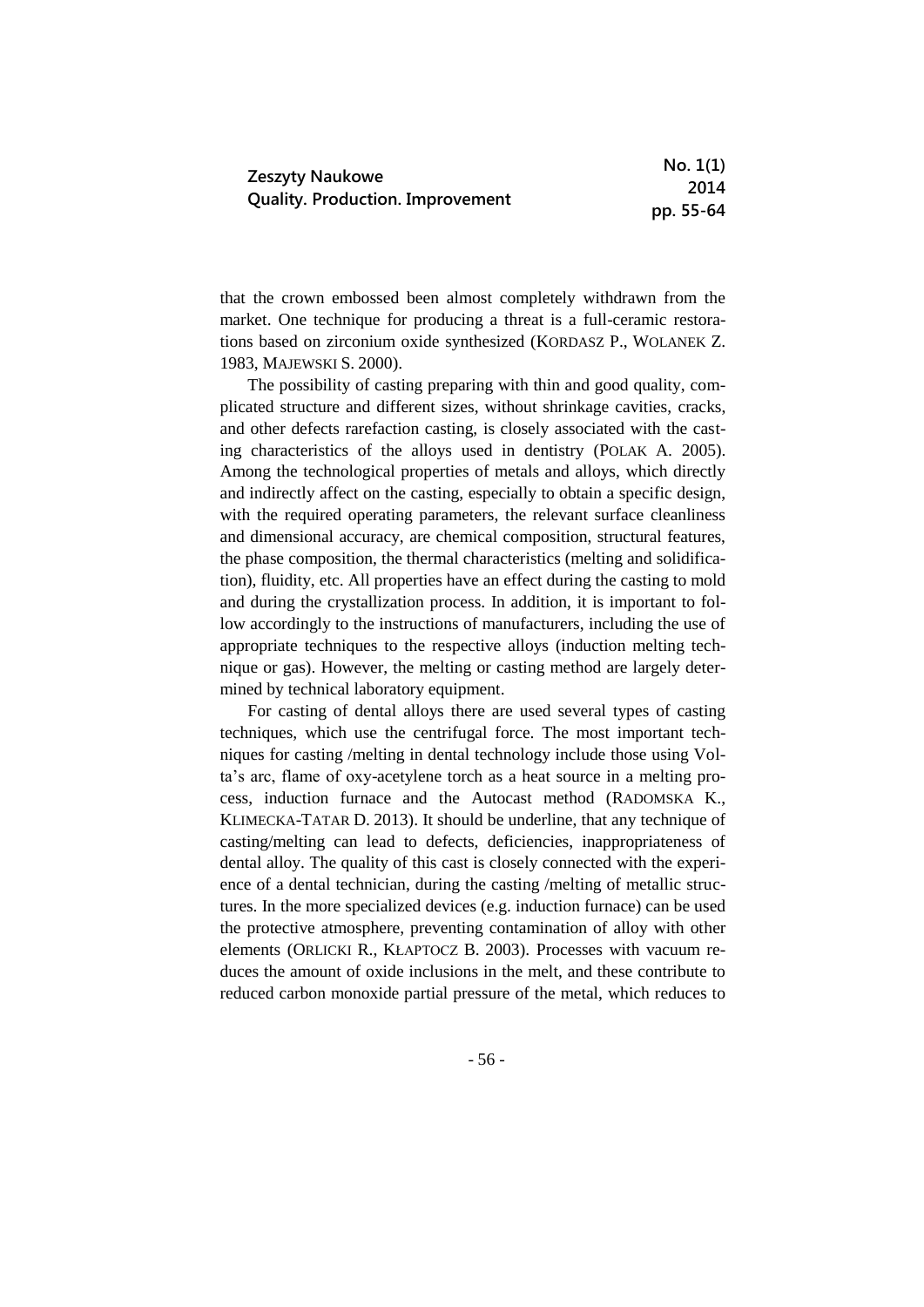|                                                            | No. 1(1)  |
|------------------------------------------------------------|-----------|
| Zeszyty Naukowe<br><b>Quality. Production. Improvement</b> | 2014      |
|                                                            | pp. 55-64 |

a minimum the loss of chromium during the refining (the oxidation of oxygen in the metal bath) (ŚPIEWAK R., PIĘTOWSKA J. 2006).

It is important, however, the same operational efficiency of such a furnace. For failure to ensure an adequate level of technical equipment may also result in the formation of many of the wrong products. Due to the fact that the cost of dental prostheses are quite high, particular attention is given to ensure the proper use and maintenance of machinery.

This paper presents the results of the analysis of the efficiency of the machine, which is the induction furnace used in dental laboratory.

### **2. OEE (Overall Equipment Effectiveness) indicator**

The OEE indicator (*Overall Equipment Effectiveness*), equipment utilization indicator, is an international standard for measuring the efficiency of machines.

The OEE analysis starts with the determination of the total production time in which manufacturer is able to produce. The total production time is subtracted with planned downtime, which include all events that should be excluded from the analysis of efficiency, because at that time there was no intention to production carry out (eg. breaks, interruption, training, planned maintenance, lack of orders from customers). The remaining time is called the scheduled time of production. OEE analysis starts from scheduled time production time and analyze the efficiency losses that occur with task constraints and eliminate these losses. There are three general categories of losses for consideration: downtime, loss of performance and quality.

OEE is the result of the other three measurable sub-indicators: Availability, Performance, and Quality. The OEE indicator is calculated according to the formula:

$$
OEE = A \cdot P \cdot Q \tag{1}
$$

Availability (A) indicator takes into account all outages, which include all events that will stop the production for a certain period of time (usually a few minutes), examples are: failure, lack of materials, retool-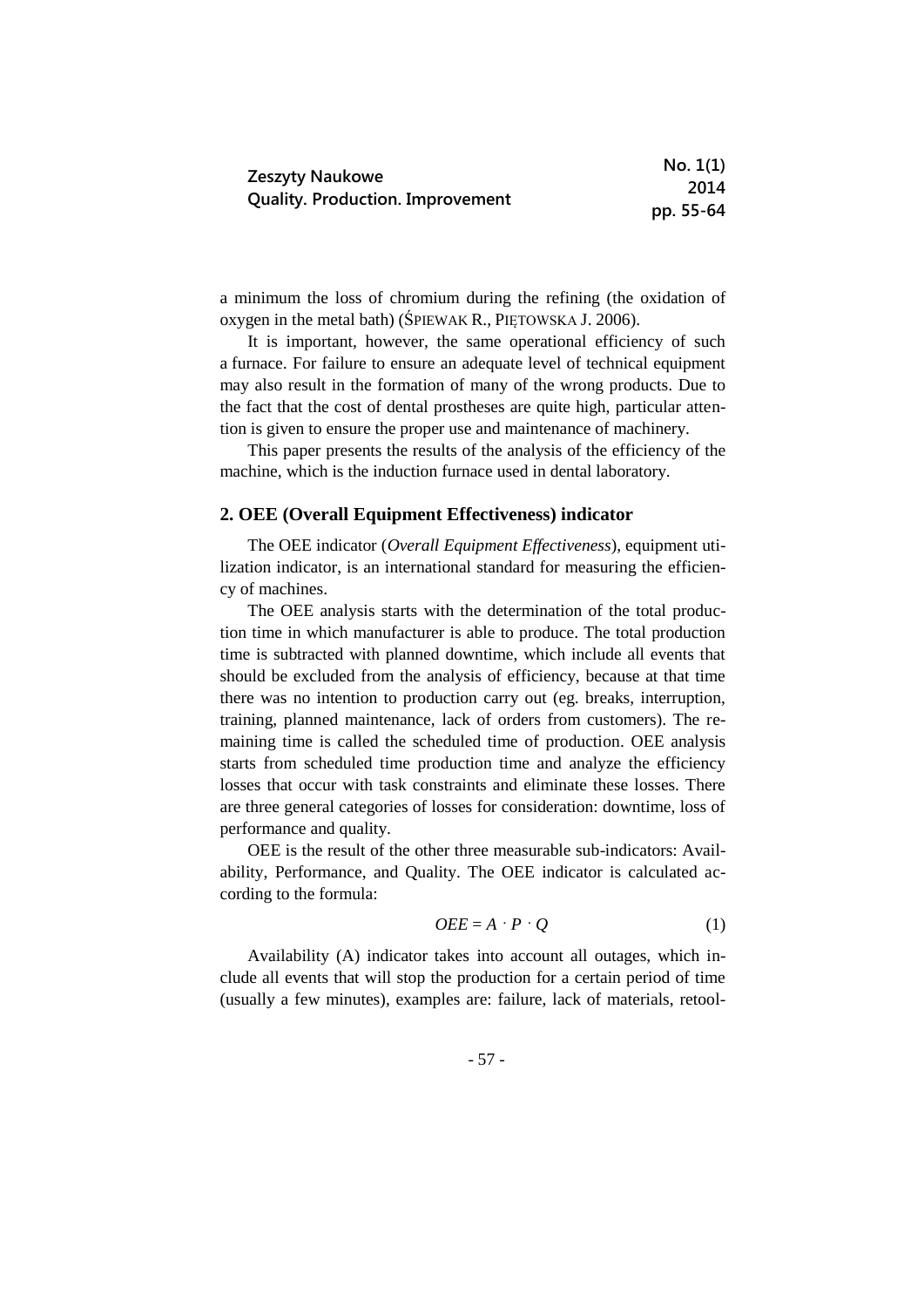| Zeszyty Naukowe<br><b>Quality. Production. Improvement</b> | No. 1(1)  |
|------------------------------------------------------------|-----------|
|                                                            | 2014      |
|                                                            | pp. 55-64 |

ing, maintenance of machinery, etc. The retooling time is taken for the analysis of OEE as in some sense downtime. The retooling time cannot be fully eliminated, but it can in most cases be reduced. Remaining available time is sometimes called operating time.

Performance (P) indicator takes into account the loss of production speed, all the factors that cause that the production goes with less than the maximum speed (e.g. micro-downtime, work at a reduced speed). The remaining time is sometimes called net operating time.

Quality (Q) indicator as a part of OEE indicator represents the amount of good units produced as a percentage of the total amount of units. The Quality indicator is a pure measurement of Process Yield that is designed to exclude the effects of Availability and Performance. The losses due to defects and rework are called quality losses.

#### **2.1. Characteristic of dental laboratory work**

In this study the OEE indicator for efficiency use of induction furnace in dental laboratory was assessed. The ratio was calculated based on 20 days in 8-hour system of work. It should be noted that the castings executed in the dental laboratory are not mass production, each cast requires an individual model and mold. The use of the furnace involves a cyclic change of forms and casting metal (a type of mold and the material is largely determined by individual order). For example, casts for crowns and bridges require far less material and less complicated form, and therefore the remelt and casting process itself is much shorter than is the case with skeletal, complete dentures and. Runtime of a single cast execution was taken as 60 minutes, which is the average value.

## **2.2. The results - OEE indicator for induction furnace in a dental laboratory**

The analysis of the machine efficiency (OEE) was determined based on the data collected during the 20 days of work in 8-hour system. On the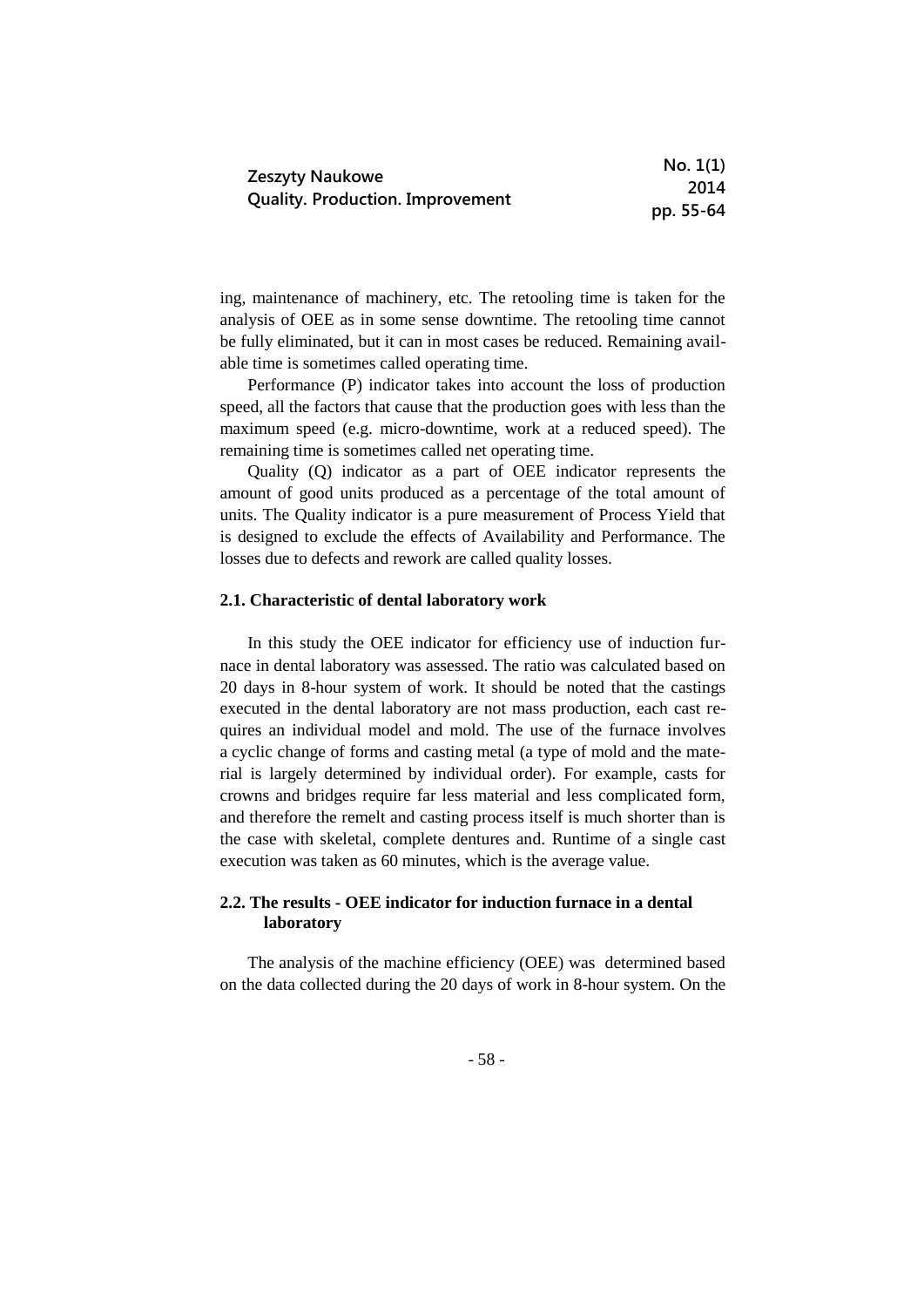|                                                            | No. 1(1)  |
|------------------------------------------------------------|-----------|
| Zeszyty Naukowe<br><b>Quality. Production. Improvement</b> | 2014      |
|                                                            | pp. 55-64 |

basis of the data set the structure of loss in the availability of the machine is conducted on Fig. 1.



*Fig. 1. Structure of machine's availability losses* 

*Source: own study*

As is clear from the data presented in the Fig. 1. the greatest losses in the machines availability generate retooling of the machine, about 36% of the time (availability loss time). Subsequently, large losses of the availability are caused by failure of the furnace and the furnace starting, these values do not exceed 30% of the availability loss. However, the smallest loss of time's availability, are generated by the mold change.

In Fig.2-4 presented charts depicting percentage of variable availability of machines, machine performance and quality of production in the 20-day study period. The graph also noted the trend line, each of these factors. As follows from the presented figure in the case of Availability indicator, the largest share of which was recorded (during the study ranged) around 90% percent, which is consistent with world standards. However, disadvantage is, that for several days the machine was a significant decrease in machine's availability, up to 30%. A review of the data used to the study indicate that the large decline during the machine's availability is due to a number of equipment failures. The trend line indicates that the availability of the furnace decreased with study time. A similar dependence for Quality and Performa indicator was reported. The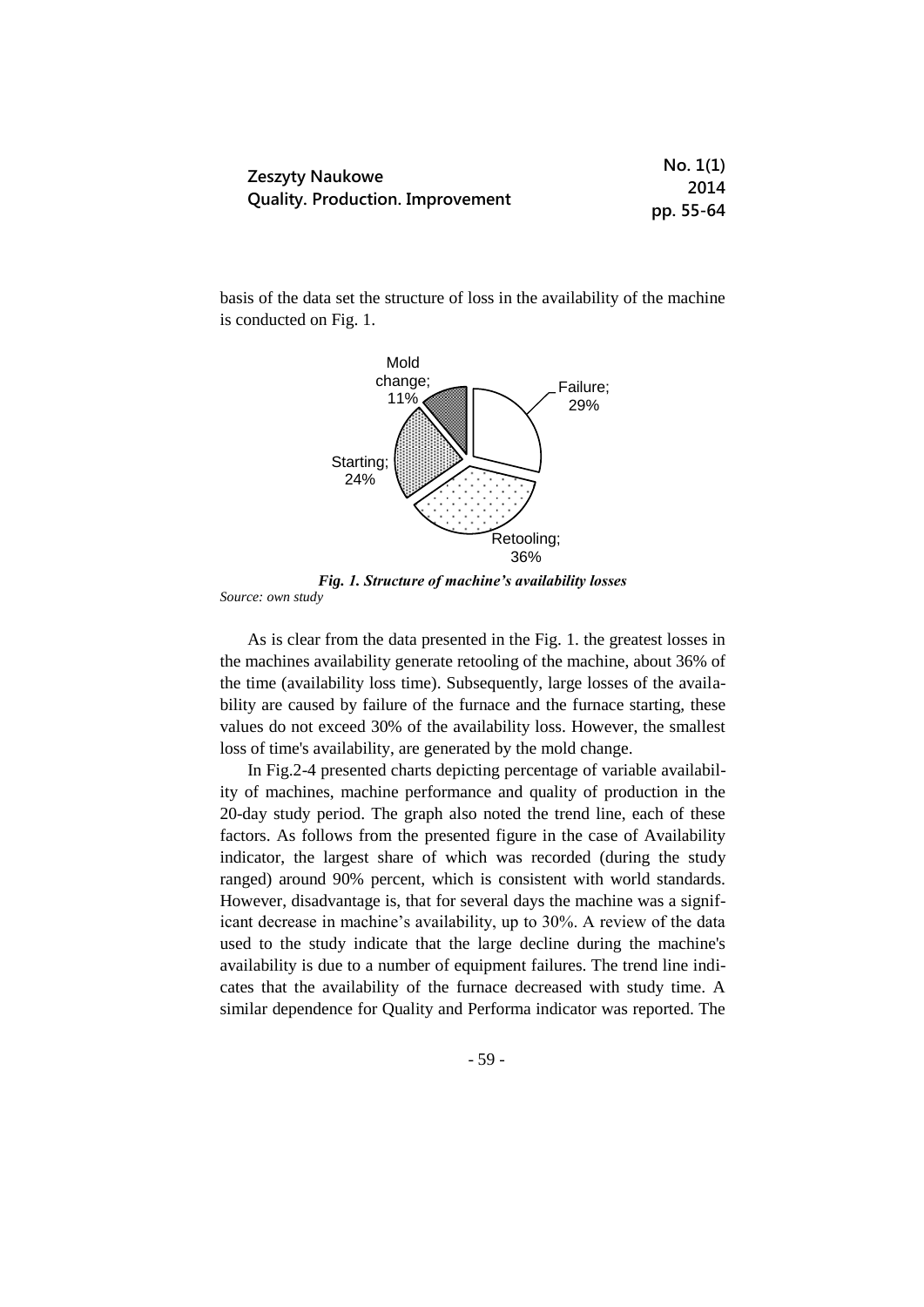|                                                            | No. 1(1)  |
|------------------------------------------------------------|-----------|
| Zeszyty Naukowe<br><b>Quality. Production. Improvement</b> | 2014      |
|                                                            | pp. 55-64 |

trend line clearly indicated a decrease in utilization and reduce of the quality factor, despite the fact that within a few days there has been 100% quality, but the quantity produced pieces was not close to normal production.



*Fig.2. The distribution of "Availability" indicator values with the function of the trend in the study period*

*Source: own study*



*Fig.3. The distribution of "Performance" indicator values with the function of the trend in the study period*

*Source: own study*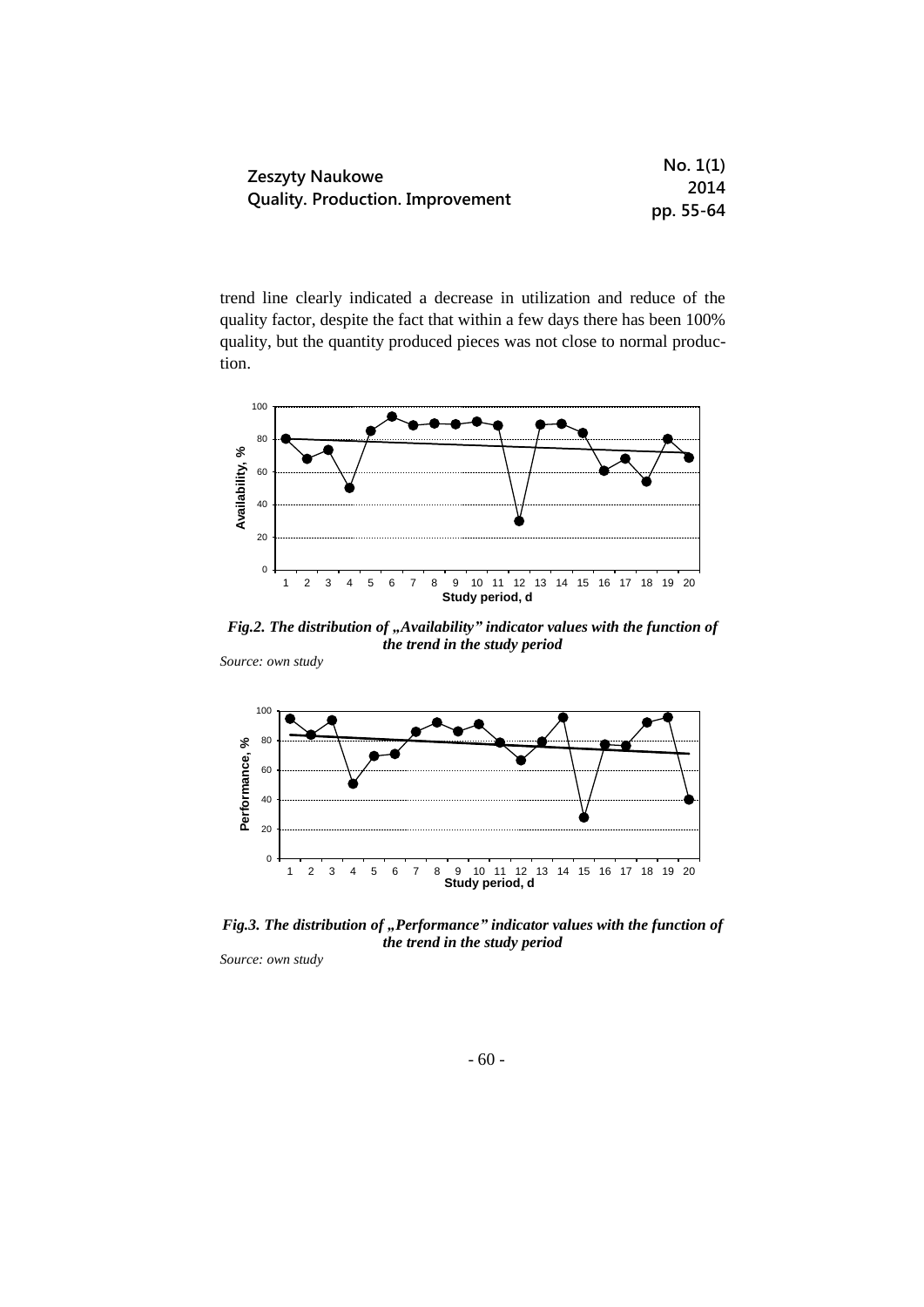



*Fig.4. The distribution of "Quality" indicator values with the function of the trend in the study period*

*Source: own study*

In Fig.6.5. the distribution of OEE indicator values with the function of the trend in the study period has been presented. As the graph shows about half the days of the period of time reported OEE value less than 50% percent, and average value of OEE indicator for 20-day study period for induction furnace was 44.6% (Fig.6), which is significantly lower value than implied by world standards. Such a large discrepancy in the values of indicators: availability, quality and performance, mainly due to the type of manufactured components.



*Fig.5. The distribution of OEE indicator values with the function of the trend in the study period*

*Source: own study*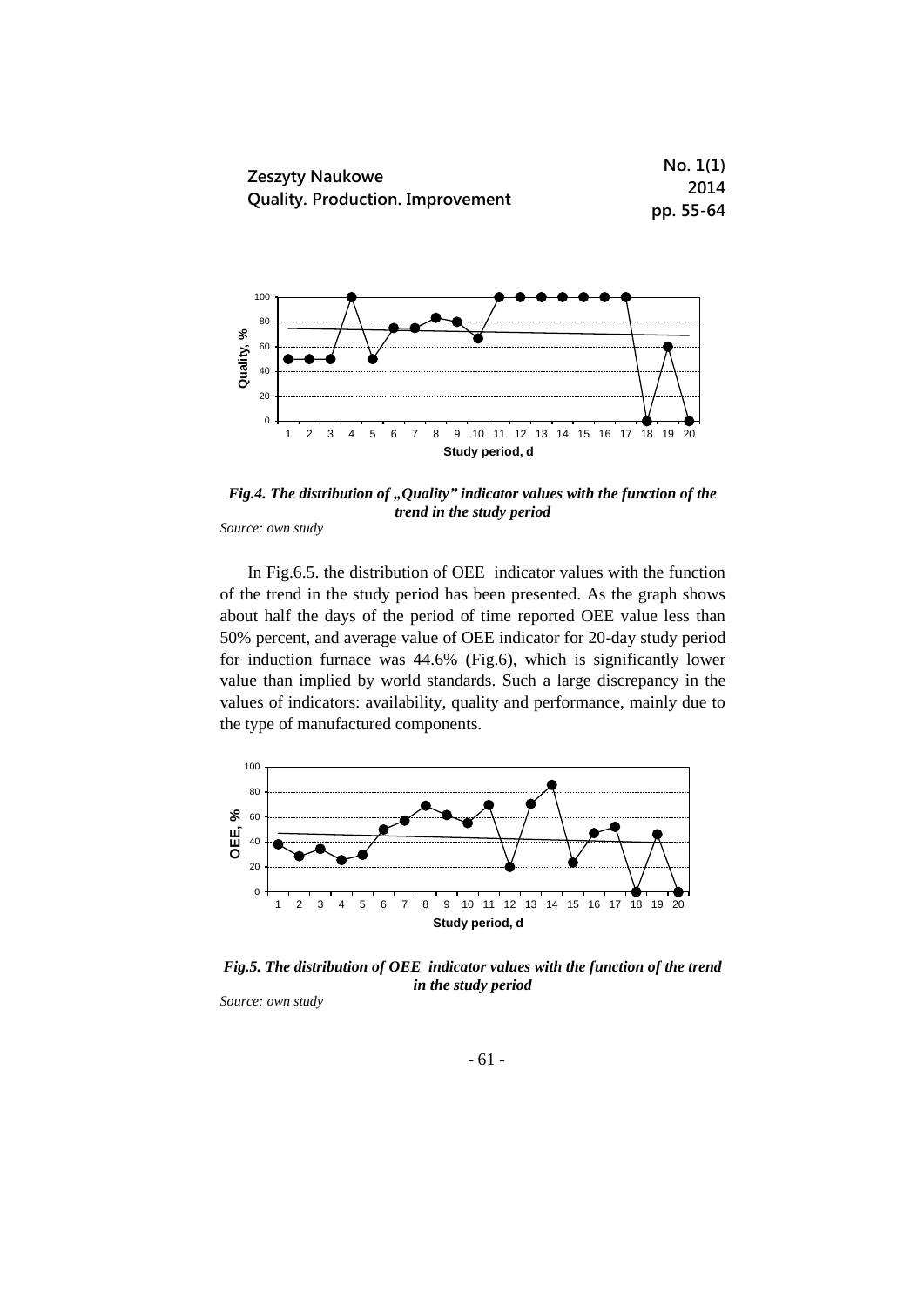|                                                                   | No. 1(1)  |
|-------------------------------------------------------------------|-----------|
| <b>Zeszyty Naukowe</b><br><b>Quality. Production. Improvement</b> | 2014      |
|                                                                   | pp. 55-64 |



*Fig.6. Comparison of TPM indicators values for the tested process according the world level (World Class OEE)*

*Source: own study*



*Fig 7. Distribution of TPM indicators values in the study period* 

*Source: own study*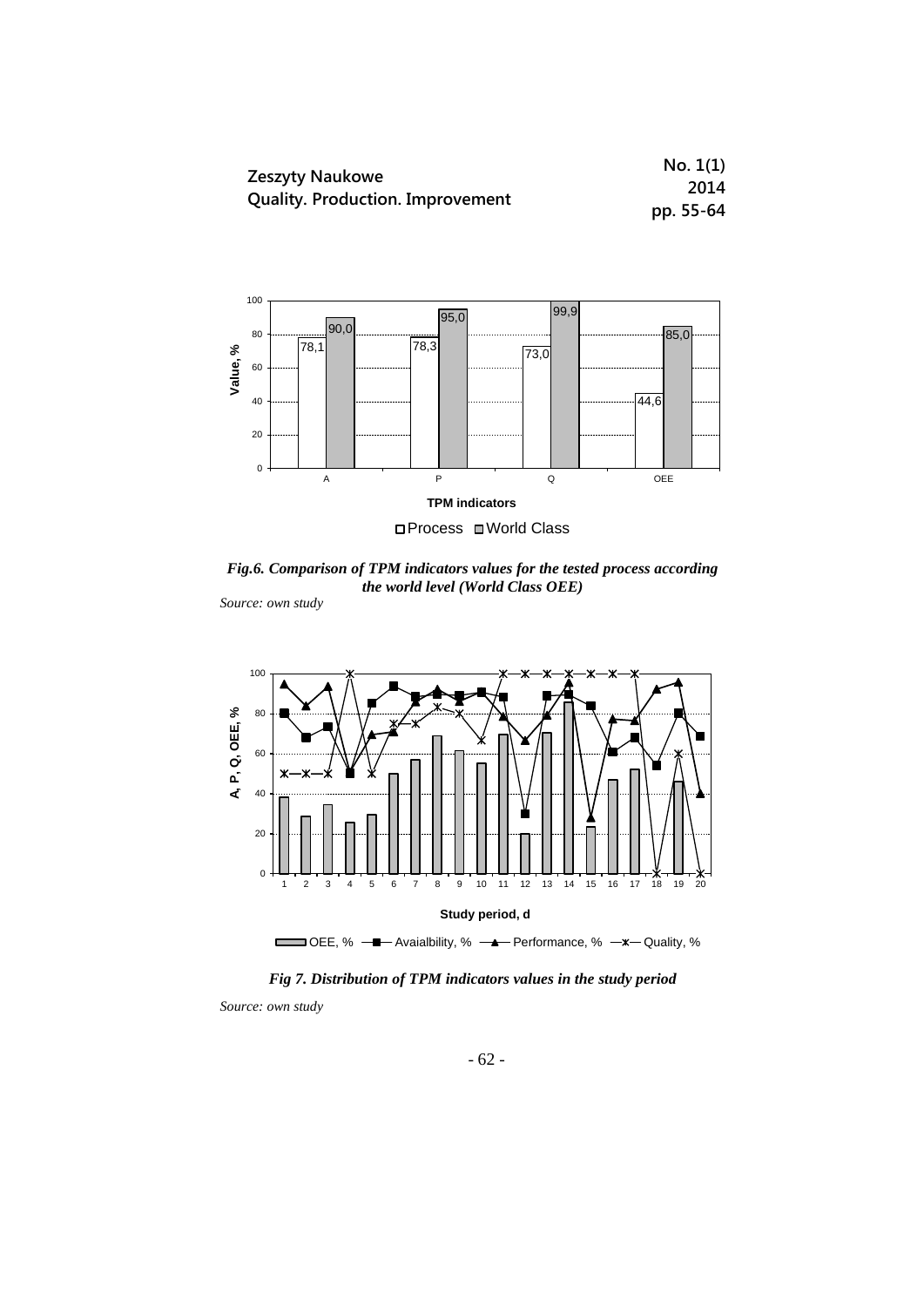|                                                            | No. 1(1)  |
|------------------------------------------------------------|-----------|
| Zeszyty Naukowe<br><b>Quality. Production. Improvement</b> | 2014      |
|                                                            | pp. 55-64 |

# **6.3. Summary**

The distribution OEE indicator values shows that about the half days of the time period reported OEE value less than 50% percent, and average value of OEE indicator for 20-day study period for induction furnace was 44.6%. All indicators values are characterized with significantly lower value than implied by world standards. Such a large discrepancy in the values of indicators: availability, quality and performance, mainly due to the type of manufactured components. The production had never showed 100% performance of the established manufacturing plan, most often the value fluctuated around 90%, but in a few days there is marked a large decrease in production efficiency (Fig.8). Such large variations on the plan may cause a reduction in productivity of finished products. Based on the measurements, it was found that the best way to improve the performance of the machine is to increase the skills of workers operating the furnace, and the implementation of SMED techniques in machine retooling.



*Fig. 8. The level of the production plan realization In the stuydy period Source: own study*